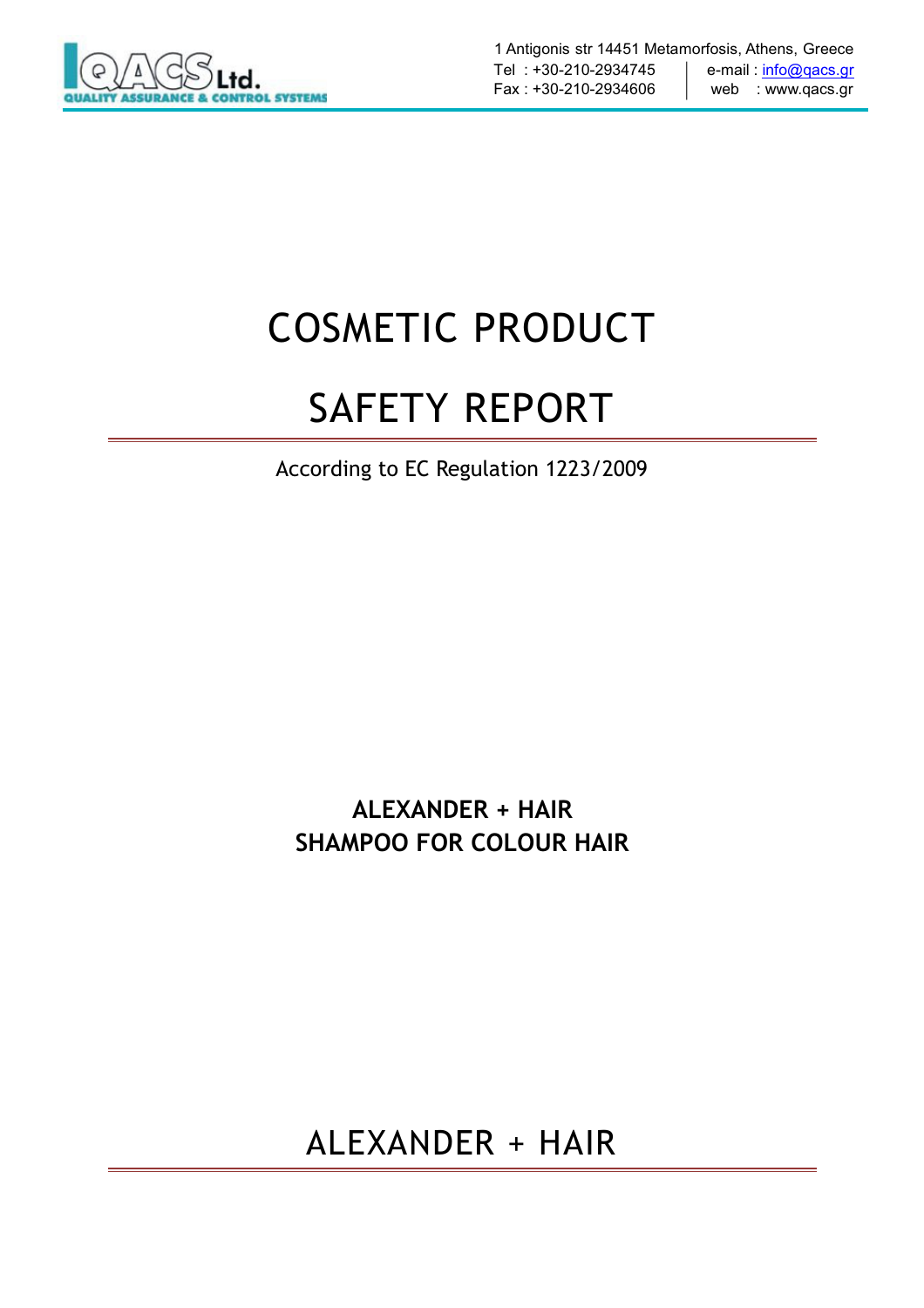### **ALEXANDER + HAIR SHAMPOO FOR COLOUR HAIR** ALEXANDER + HAIR

## **SAFETY EVALUATION OF FINISHED COSMETIC PRODUCT ACCORDING TO ANNEX I OF (EC) REGULATION 1223/2009**

#### INDEX:

#### PART A- Cosmetic product safety information

- 1. Quantitative and qualitative composition of the cosmetic product
- 2. Physical/chemical characteristics and stability of the cosmetic product
- 3. Microbiological quality
- 4. Impurities, traces, information about the packaging material
- 5. Normal and reasonably foreseeable use
- 6. Exposure to the cosmetic product
- 7. Exposure to the substances
- 8. Toxicological profile of the substances
- 9. Undesirable effects and serious undesirable effects
- 10.Information on the cosmetic product

#### PART B - Cosmetic product safety assessment

- 1. Assessment conclusion
- 2. Labelled warnings and instructions of use
- 3. Reasoning
- 4. Assessor's credentials and approval of part B